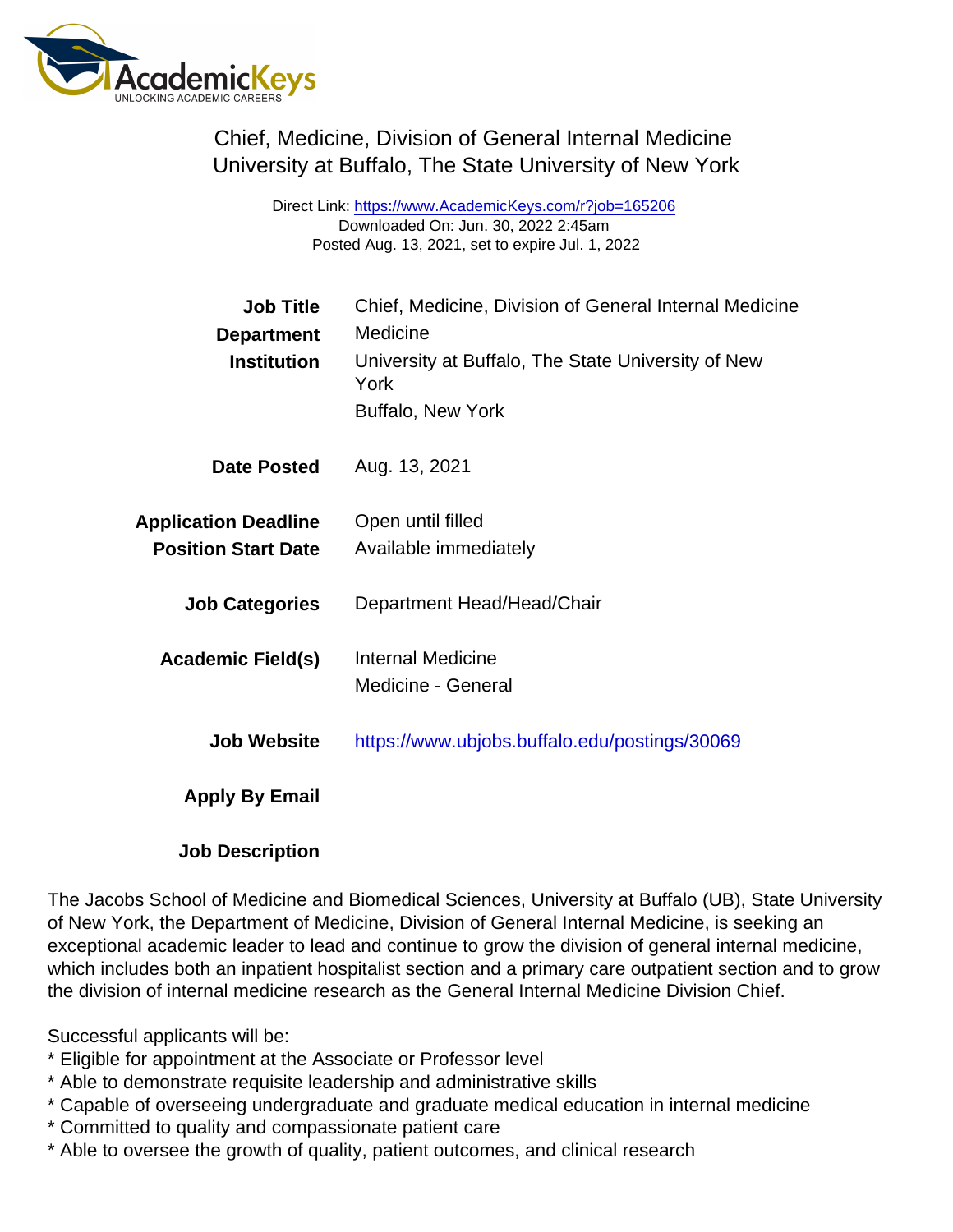## Chief, Medicine, Division of General Internal Medicine University at Buffalo, The State University of New York

Direct Link: <https://www.AcademicKeys.com/r?job=165206> Downloaded On: Jun. 30, 2022 2:45am Posted Aug. 13, 2021, set to expire Jul. 1, 2022

- \* Board Certified in Internal Medicine
- \* MD degree

The incoming Division Chief will lead and further develop the clinical operations and scholarship within the division of 121-physician faculty and 26 APPs who work in both practice plan and hospital outpatient clinics. The division includes a Section of Hospitalist Medicine with a recently appointed Director that has 17 faculty and 3 APPs.

The goals of the Division of General Internal Medicine include:

- \* Providing a patient-centered environment
- \* Being the leading teachers in patient care and quality improvement
- \* Cultivating an environment that nurtures and rewards lifelong learning
- \* Collaborating with colleagues and the healthcare system to attain the best outcomes for patients.

Other opportunities include the charge to recruit and mentor excellent faculty, build a clinical program that fosters excellent clinical service to the community, and grow quality and outcomes research.

## Outstanding Benefits

Working at UB comes with benefits that exceed salary alone. There are personal rewards including comprehensive health and retirement plan options. We also focus on creating and sustaining a healthy mix of work, personal and academic pursuits. Visit our benefits website to learn about our http://www.buffalo.edu/administrative-services/for-faculty-staff/benefits/state/uup.htmlbenefit packages.

## About UB

The University at Buffalo is SUNY's most comprehensive public research university, and it is an outstanding place to work. UB amplifies ambition for faculty and staff by offering endless possibilities to achieve more. Here, people from all backgrounds and cultures challenge and inspire each other to discover, learn and succeed. Dedicated staff and engaged faculty collaborate to further knowledge and understanding, and they develop tenacious graduates who are valued for their talents and their impact on global society. Visit our website to learn more about the http://www.buffalo.edu/University at Buffalo.

University at Buffalo is an affirmative action/equal opportunity employer and, in keeping with our commitment, welcomes all to apply including veterans and individuals with disabilities.

Contact Information